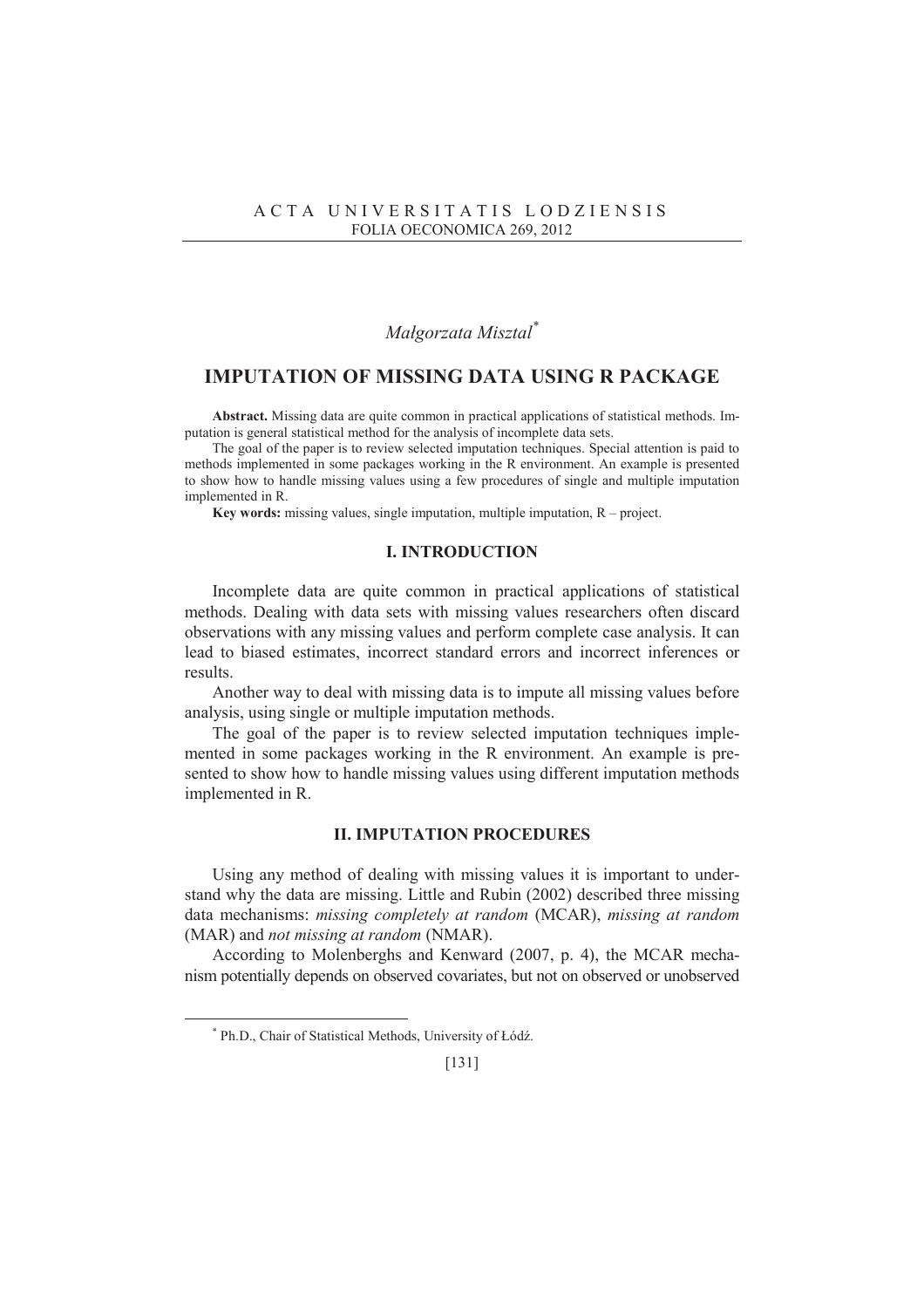outcomes. The MAR mechanism depends on the observed outcomes and perhaps also on the covariates but not on unobserved measurements. Finally, the NMAR mechanism depends on unobserved measurements perhaps in addition to dependencies on covariates and on observed outcomes.

For MCAR mechanism the observed values are essentially a random sample of the full data set so the complete case analysis gives the same results as the full data set would have.

Under an assumption of MAR mechanism handling missing data one can use (among others) *imputation* – *based procedures* or *model* - *based* ones.

In *imputation – based techniques* the missing values are filled in (using single or multiple imputation methods) and the complete data are analyzed by standard statistical methods. Some details are listed below.

In *model – based procedures* one should define a model for the observed data – inferences are based on the likelihood or posterior distribution under that model with parameters estimated by procedures such as maximum likelihood – see Little and Rubin (2002) for details.

Since imputations are means or draws from a predictive distribution of the missing values, there is a need for a method creating such a predictive distribution for the imputation based on the observed data. Little and Rubin (2002) state that there are two approaches to generating this distribution:

1. *Explicit modeling* – where the predictive distribution is based on a formal statistical model (e. g. multivariate normal);

2. *Implicit modeling* – where the focus is on the algorithm, which implies an underlying model.

The most popular explicit modeling methods are:

(1) *mean* /*mode imputation* – for any continuous variable missing values are imputed using the mean of the observed values; for categorical variables the mode is used;

(2) *conditional mean imputation* (*regression imputation*) – missing values are replaced by predicted values from a regression model relating predictor with missing values to all other predictors; least squares, logistic and ordinal regressions are used with continuous, binary and ordered categorical predictors, respectively.

(3) *stochastic regression imputation* – missing values are imputed by predicted values from a regression model plus a residual.

The most popular implicit modeling methods are:

(1) *hot deck imputation* – missing values are imputed using sampling with replacement from the observed data;

(2) *substitution* – nonresponding units are replaced with alternative units not selected into the sample;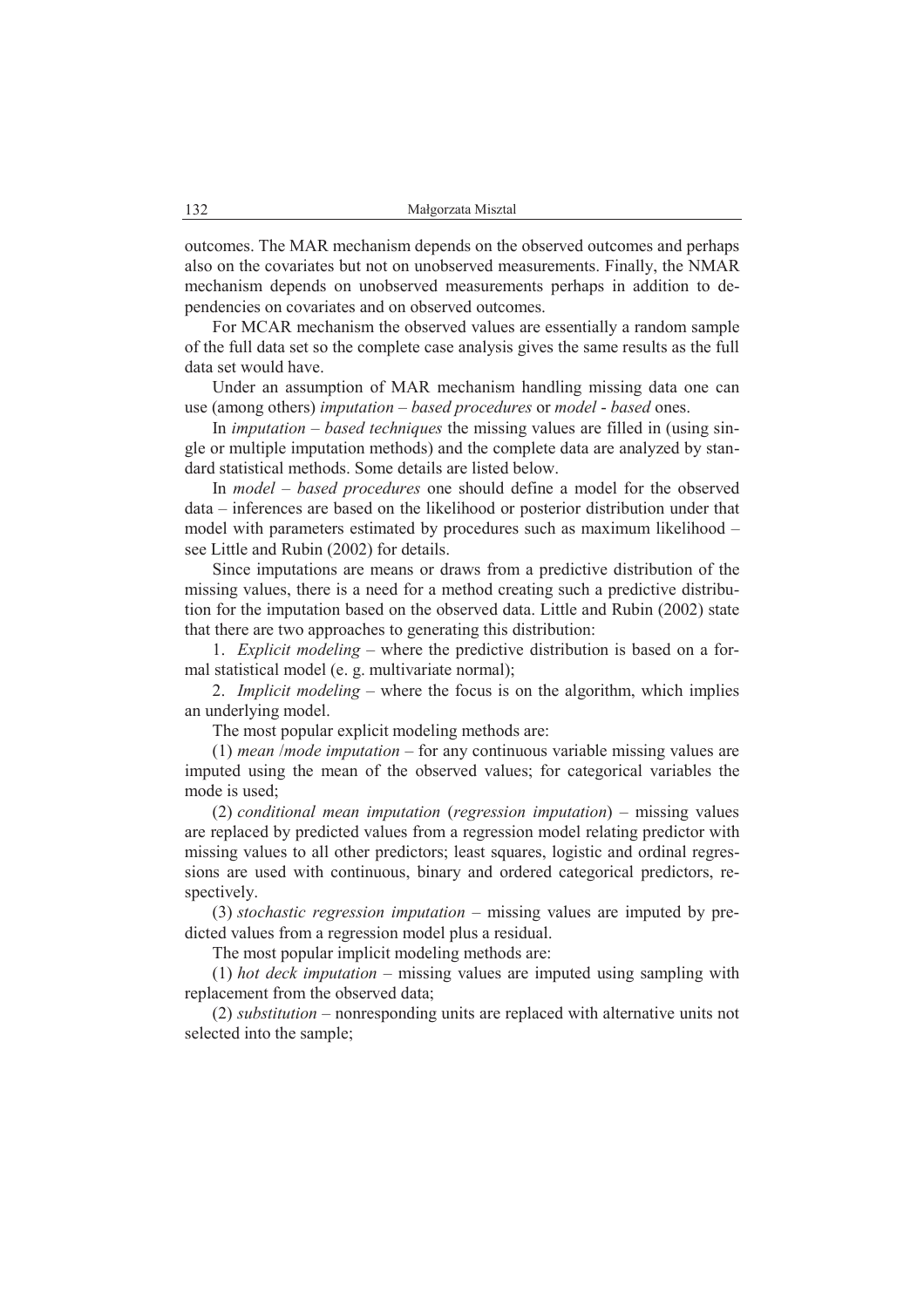(3) *cold deck imputation* – missing values are filled in by a constant value from an external source;

(4) *predictive mean matching* – combination of regression imputation and hot deck method – the method starts with regressing the variable to be imputed – Y - on a set of predictors for cases with complete data; on the basis of this regression model predicted values are generated for both the missing and nonmissing cases; then for each case with missing data, a set of cases with complete data that have predicted values of Y that are "close" to the predicted values for the case with missing data is found and from this set of cases one is randomly chosen – its Y value is used to impute the missing case (see Allison 2002).

Single imputation does not take into account the uncertainty in the imputations. That's why *multiple imputation* (MI) is recommended as appropriate way of handling missingness in data. There are three steps of multiple imputation process (Yu et al. 2007):

I. generate  $m$  > 1 imputed data sets by filling in the missing values with plausible values;

II. perform standard analyses on each of the m imputed data sets;

III. combine the results from the m analyses.

According to van Buuren and Groothuis-Oudshoorn (2010) there are two general approaches to multiple imputation: *joint modeling* (JM) proposed by Schafer (1997) and *fully conditional specification* (FCS) developed by van Buuren (2007).

Joint modeling entails specifying a multivariate distribution for the missing data and drawing imputation from their conditional distributions by Markov Chain Monte Carlo (MCMC) techniques (e.g. data augmentation).

FCS is based on the iterative process that involves specifying a conditional distribution for each incomplete variable. It does not explicitly assume a particular multivariate distribution, but assumes that one exists and draws can be generated from it using Gibbs sampling (see Yu et al. 2007). The imputed values can be either the predicted values sampled from the posterior distribution of the incomplete variable or obtained using predictive mean matching as the observed value from the complete case with the closest predicted value to the incomplete case.

MCAR and MAR mechanisms are called *ignorable* ones and there are a lot of techniques for handling ignorable missing data.

NMAR mechanism is called *non-ignorable* and requires a different and more complex approach, i. e. selection models or pattern-mixture models (see details in Allison 2002, Little and Rubin 2002 or Molenberghs and Kenward 2007).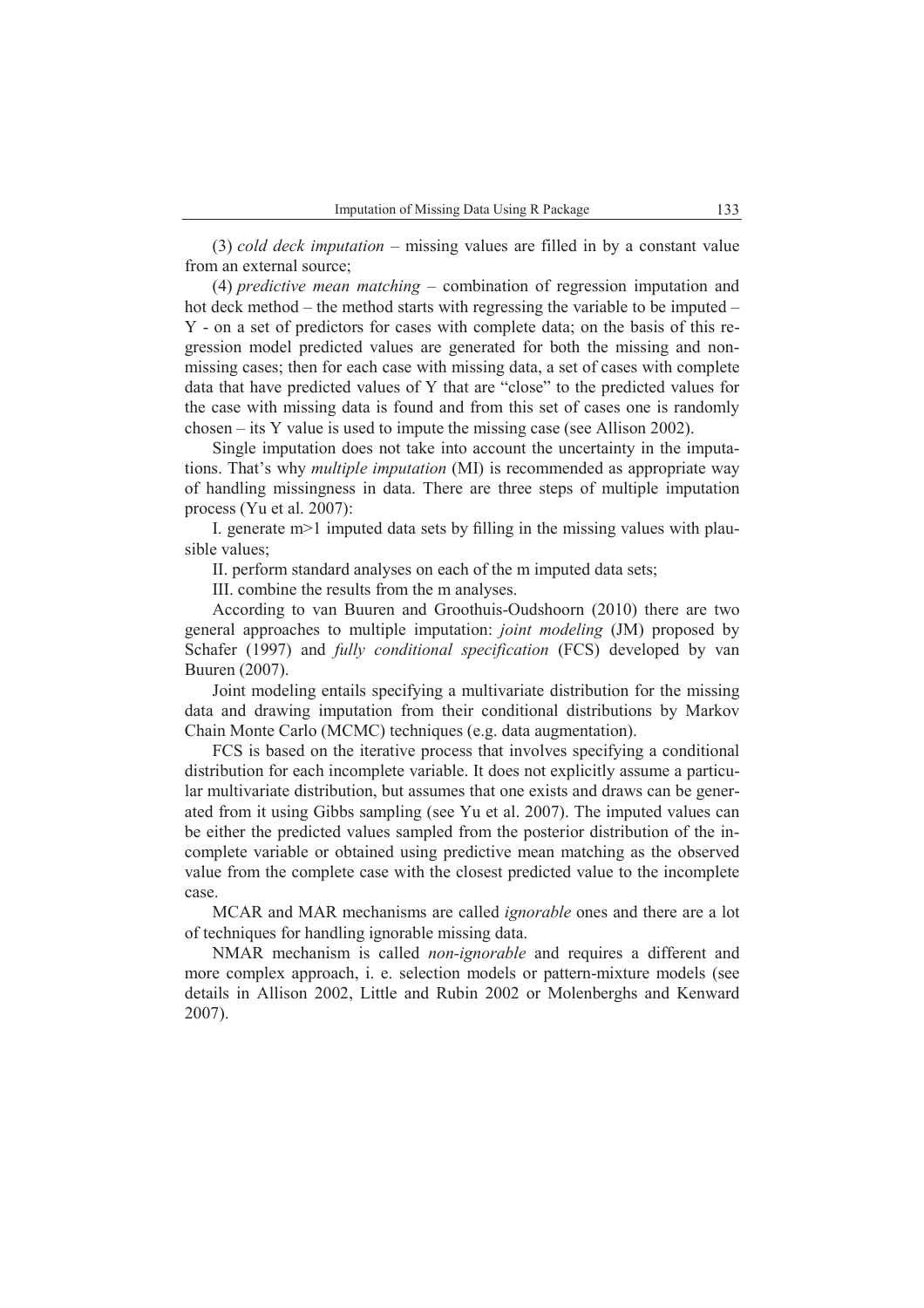### **III. IMPUTATION SOFTWARE**

Imputation techniques are implemented in some statistical packages. SO-LAS (Statistical Solutions Inc, Sargus, MA, USA) is a specific software package designed for handling missing data and performing multiple imputations.

Several standard statistical packages – SAS, SPSS, STATA and R-project have also implemented standard and user – written programs for dealing with missing data. The performances of these packages are compared for example by Yu et al. (2007) or by Horton and Kleiman (2007). In this paper only R-project is taken under consideration.

In R missing values are indicated by NA's. There are (at least) 11 packages, working in the R environment, to handle missing data: Amelia II, Hmisc, mi, mice, yaImpute, mix, cat, norm, pan, monoman, mvnmle. Another two packages – mitools and VIM can be useful to combine the results from multiple imputations and to explore the data and the structure of the missing values. Short description of every package is presented in Table 1.

Some of the packages mentioned above are used in an example.

### **IV. EXAMPLE**

Let's consider the data set of 467 people that were granted a consumer credit. The aim of the study was to classify the borrowers into two risk classes: bad (defaulted loans) and good (paid off loans).

There were 6 independent variables (age, loan amount, borrower's seniority in months, average income of the last three months, monthly installment, loan period in months). Decision rules were established on the basis of logistic regression model.

From the complete data set of 467 objects, 5.72% of values were randomly removed and replaces by NA's.

Data with missing values are stored in the cred.txt file and read into R using the command:

> cred=read.table("C:/Documents and Settings/dane/cred.txt", header=TRUE).

Using logistic regression model with the complete original data set produces the results presented in Table 2.

Discarding observations with any missing value there are 294 cases for complete case analysis. The results from complete case analysis using logistic regression are also summarized in Table 2. The Design package was used to estimate the logistic regression model coefficients.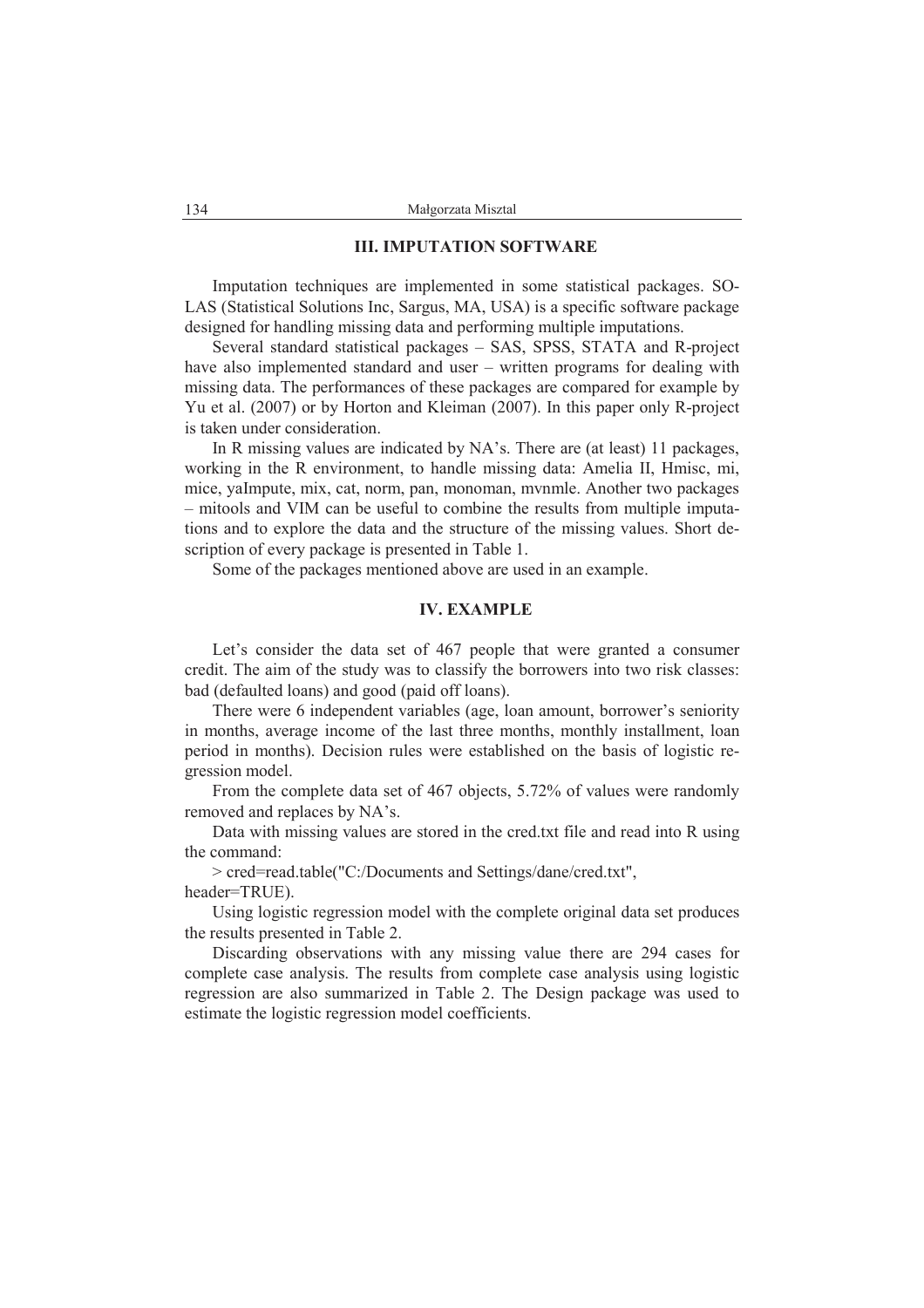| <b>NAME IN ALCOHOL</b>                                                                                                                                                                                                         | Basic command   | $= NULL$ , empri $= NULL$ , priors $= NULL$ , autopri $= 0.05$ ,<br>ords = NULL, incheck = TRUE, collect = FALSE, arglist<br>emburn = $c(0,0)$ , bounds = NULL, max.resample = 100,<br>leads = NULL, startvals = 0, tolerance = $0.0001$ , $log s$ =<br>amelia(x, m = 5, $p2s = 1$ , frontend = FALSE, idvars =<br>$NULL$ , sqrts = $NULL$ , lgstc = $NULL$ , noms = $NULL$ ,<br>splinetime = NULL, intercs = FALSE, $\text{lags} = \text{NULL}$ ,<br>NULL, $ts = NULL$ , $cs = NULL$ , $polytime = NULL$ , | approximate bayesian'), burnin=3, x=FALSE, pr=TRUE,<br>ype=c('pmm','regression'), match=c('weighted','closest'),<br>fweighted=0.2, curtail=TRUE, boot.method=c('simple',<br>aregImpute(formula, data, subset, n.impute=5,<br>plotTrans=FALSE, tolerance=NULL, B=75)<br>group=NULL, nk=3, tlinear=TRUE | nres=if(boot.method=='simple')200 else 400, data, subset,<br>na.action, treeinfo=FALSE, rhsImp=c('mean','random'),<br>iter.max=50, eps=.1, curtail=TRUE, imp.con=FALSE,<br>categorical=NULL, asis=NULL, nk, imputed=FALSE,<br>imputed.actual=c('none','datadensity','hist','qq','ecdf'),<br>tolInverse=.05, pr=TRUE, pl=TRUE, allpl=FALSE,<br>n.impute, boot.method=c('approximate bayesian',<br>simple'), trantab=FALSE, transformed=FALSE,<br>impcat=c("score", "multinom", "rpart", "tree"),<br>mincut=40, inverse=c('linearInterp','sample'),<br>$transcan(x, method=c("canonical", "pc"),$<br>shrink=FALSE, init.cat="mode",<br>$details.impcat="$ ,<br>show.na=TRUE, |  |  |  |
|--------------------------------------------------------------------------------------------------------------------------------------------------------------------------------------------------------------------------------|-----------------|-------------------------------------------------------------------------------------------------------------------------------------------------------------------------------------------------------------------------------------------------------------------------------------------------------------------------------------------------------------------------------------------------------------------------------------------------------------------------------------------------------------|-------------------------------------------------------------------------------------------------------------------------------------------------------------------------------------------------------------------------------------------------------------------------------------------------------|----------------------------------------------------------------------------------------------------------------------------------------------------------------------------------------------------------------------------------------------------------------------------------------------------------------------------------------------------------------------------------------------------------------------------------------------------------------------------------------------------------------------------------------------------------------------------------------------------------------------------------------------------------------------------|--|--|--|
| in the common community of the community of the community of the community of the community of the community of the community of the community of the community of the community of the community of the community of the comm | Description     | Honaker, Gary Uses a bootstrap+EM algorithm<br>King, Matthew to impute missing values from a<br>dataset and produces multiple<br>output datasets for analysis                                                                                                                                                                                                                                                                                                                                               | Bootstrapping, and Predictive<br>Multiple Imputation using<br>Additive Regression,<br>Mean Matching                                                                                                                                                                                                   | Transformations/Imputations<br>using Canonical Variates                                                                                                                                                                                                                                                                                                                                                                                                                                                                                                                                                                                                                    |  |  |  |
|                                                                                                                                                                                                                                | Authors         | Blackwell-<br>University<br>Harvard<br>Jannes                                                                                                                                                                                                                                                                                                                                                                                                                                                               |                                                                                                                                                                                                                                                                                                       | Harrell Jr-<br>Vanderbilt<br>University<br>School of<br>Medicine<br>Frank E                                                                                                                                                                                                                                                                                                                                                                                                                                                                                                                                                                                                |  |  |  |
|                                                                                                                                                                                                                                | Title           | Program for<br>Missing Data<br>Amelia II: A                                                                                                                                                                                                                                                                                                                                                                                                                                                                 | Miscellaneous<br>Harrell                                                                                                                                                                                                                                                                              |                                                                                                                                                                                                                                                                                                                                                                                                                                                                                                                                                                                                                                                                            |  |  |  |
|                                                                                                                                                                                                                                | Version<br>Date | $\frac{1.2 - 18}{2.010}$                                                                                                                                                                                                                                                                                                                                                                                                                                                                                    |                                                                                                                                                                                                                                                                                                       | $3.8-3$<br>$2010-$<br>$09-08$                                                                                                                                                                                                                                                                                                                                                                                                                                                                                                                                                                                                                                              |  |  |  |
|                                                                                                                                                                                                                                | Package         | Amelia II                                                                                                                                                                                                                                                                                                                                                                                                                                                                                                   |                                                                                                                                                                                                                                                                                                       | Hmisc                                                                                                                                                                                                                                                                                                                                                                                                                                                                                                                                                                                                                                                                      |  |  |  |

Table 1. Handling missing data with  $R -$  basic information Table 1. Handling missing data with R – basic information Imputation of Missing Data Using R Package 135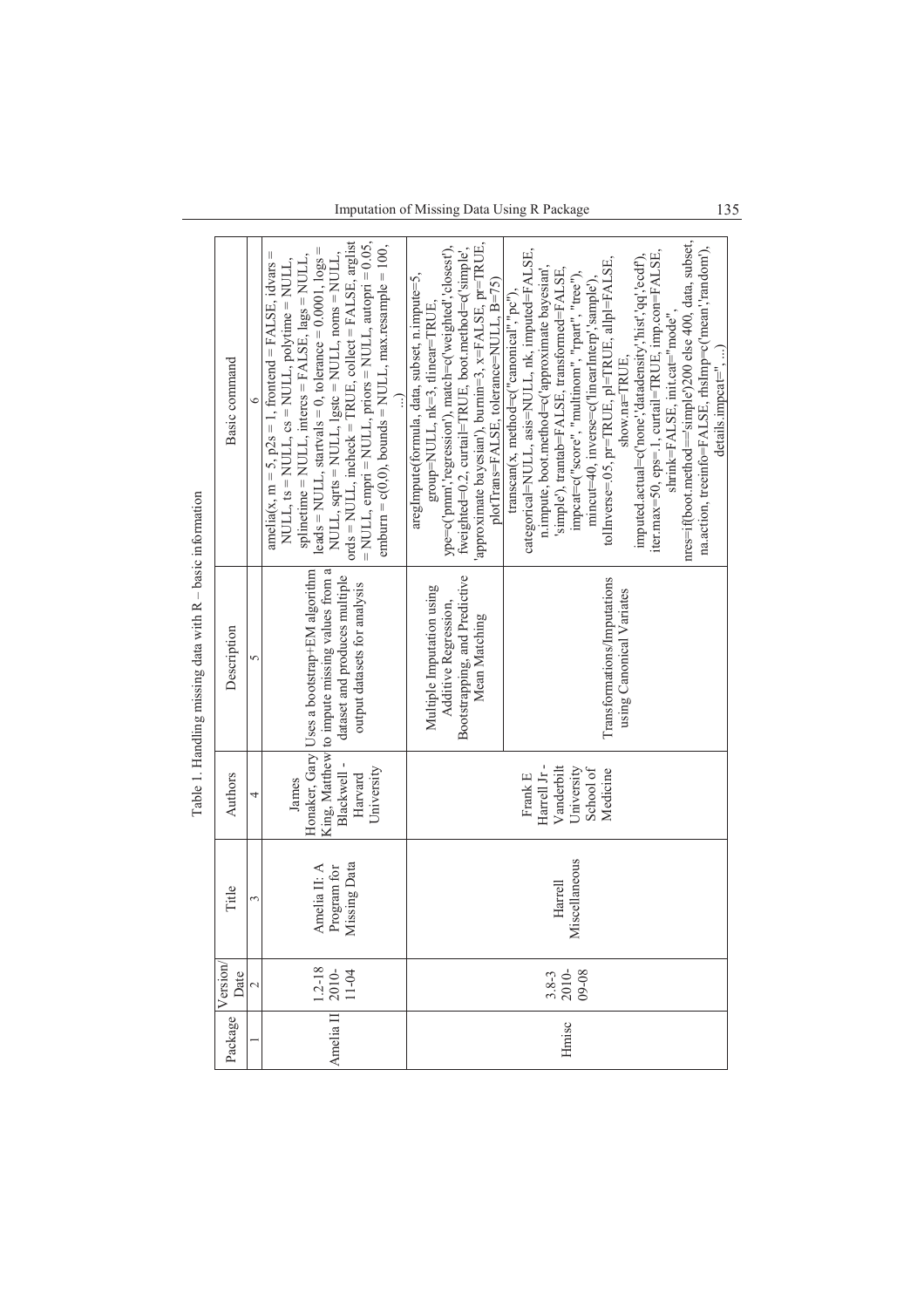| Table 1 (cont.) | ७               | c("pmm","logreg","polyreg"), maxit = 5, diagnostics =<br>TRUE, printFlag = TRUE, seed = NA, imputationMethod<br>$vector("character", length = ncol(data)), defaultMethod =$<br>vector("character",length=ncol(data)), predictorMatrix =<br>$(1 \text{ 'ncol(data)})$ [apply(is.na(data),2,any)], post =<br>$= NULL, default ImputationMethod = NULL)$<br>$(1 - diag(1, ncol(data)))$ , visitSequence =<br>mice(data, $m = 5$ , method = | $max.$ minutes = 20, rand.imp.method = "bootstrap",<br>mi(object, info, $n$ .imp = 3, $n$ .iter = 30, $R$ .hat = 1.1,<br>check.coef.convergence = FALSE, add.noise =<br>run.past.convergence = FALSE, seed = NA,<br>noise.control())                                                                   | impute(object, ancillaryData=NULL, method="closest",<br>pVal=.05, method="msn", ann=TRUE, mtry=NULL,<br>noTrgs=FALSE, noRefs=FALSE, nVec=NULL,<br>method.factor=method, k=NULL, vars=NULL,<br>Impute variables from references to targets:<br>yai(x=NULL, y=NULL, data=NULL, k=1<br>ntree=500, rfMode="buildClasses")<br>Find K nearest neighbors:<br>observed=TRUE, |
|-----------------|-----------------|-----------------------------------------------------------------------------------------------------------------------------------------------------------------------------------------------------------------------------------------------------------------------------------------------------------------------------------------------------------------------------------------------------------------------------------------|--------------------------------------------------------------------------------------------------------------------------------------------------------------------------------------------------------------------------------------------------------------------------------------------------------|----------------------------------------------------------------------------------------------------------------------------------------------------------------------------------------------------------------------------------------------------------------------------------------------------------------------------------------------------------------------|
|                 | 5               | Multiple Imputation using Fully<br>Conditional Specification                                                                                                                                                                                                                                                                                                                                                                            | variable and looping through until<br>variables with missingness in the<br>Imputation – the basic command<br>matrix applying the elementary<br>Multiple Iterative Regression<br>generates a multiply imputed<br>data randomly imputing each<br>functions iteratively to the<br>approximate convergence | Performs popular nearest<br>neighbor routines for<br>imputation                                                                                                                                                                                                                                                                                                      |
|                 | 4               | Life, Leiden +<br>RD, Enschede<br>University of<br>Buuren (TNO<br>+ University<br>Quality of<br>(Roessingh<br>Utrecht) $\&$<br>Oudshoom<br>Groothuis-<br>Stef van<br>Twente)<br>Karin                                                                                                                                                                                                                                                   | Yajima, Maria<br>Grazia Pittau -<br>Jennifer Hill,<br>Yu-Sung Su,<br>Columbia<br>University<br>Masanao<br>Gelman,<br>Andrew                                                                                                                                                                            | Michigan State<br>Crookston &<br>Nicholas L.<br>University<br>Andrew O.<br>Finley -                                                                                                                                                                                                                                                                                  |
|                 |                 | Multivariate<br>Imputation by<br>Chained Equations                                                                                                                                                                                                                                                                                                                                                                                      | Missing Data<br>Imputation and<br>Model Checking                                                                                                                                                                                                                                                       | yaImpute: An R<br>Package for k-NN<br>Imputation<br>mputation                                                                                                                                                                                                                                                                                                        |
|                 | $\mathbf{\sim}$ | $2.4$<br>$2.010-$<br>$10-18$                                                                                                                                                                                                                                                                                                                                                                                                            | $0.03$<br>$1.03$<br>$1.1$<br>$1.1$                                                                                                                                                                                                                                                                     | $\frac{1.0 - 12}{2010}$                                                                                                                                                                                                                                                                                                                                              |
|                 |                 | mice                                                                                                                                                                                                                                                                                                                                                                                                                                    | ΪËΙ                                                                                                                                                                                                                                                                                                    | yaImpute                                                                                                                                                                                                                                                                                                                                                             |

# 136 Maágorzata Misztal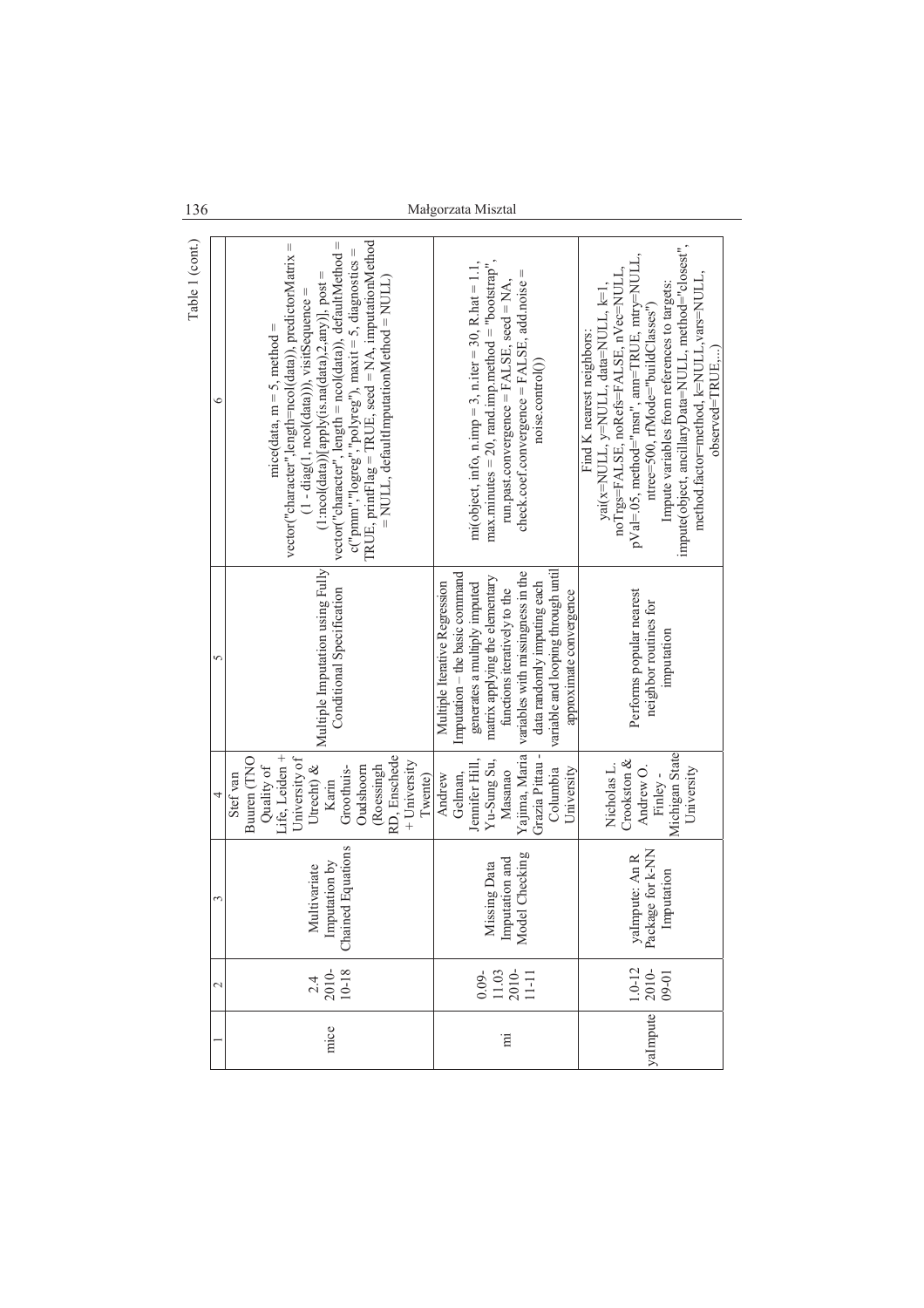Imputation of Missing Data Using R Package 137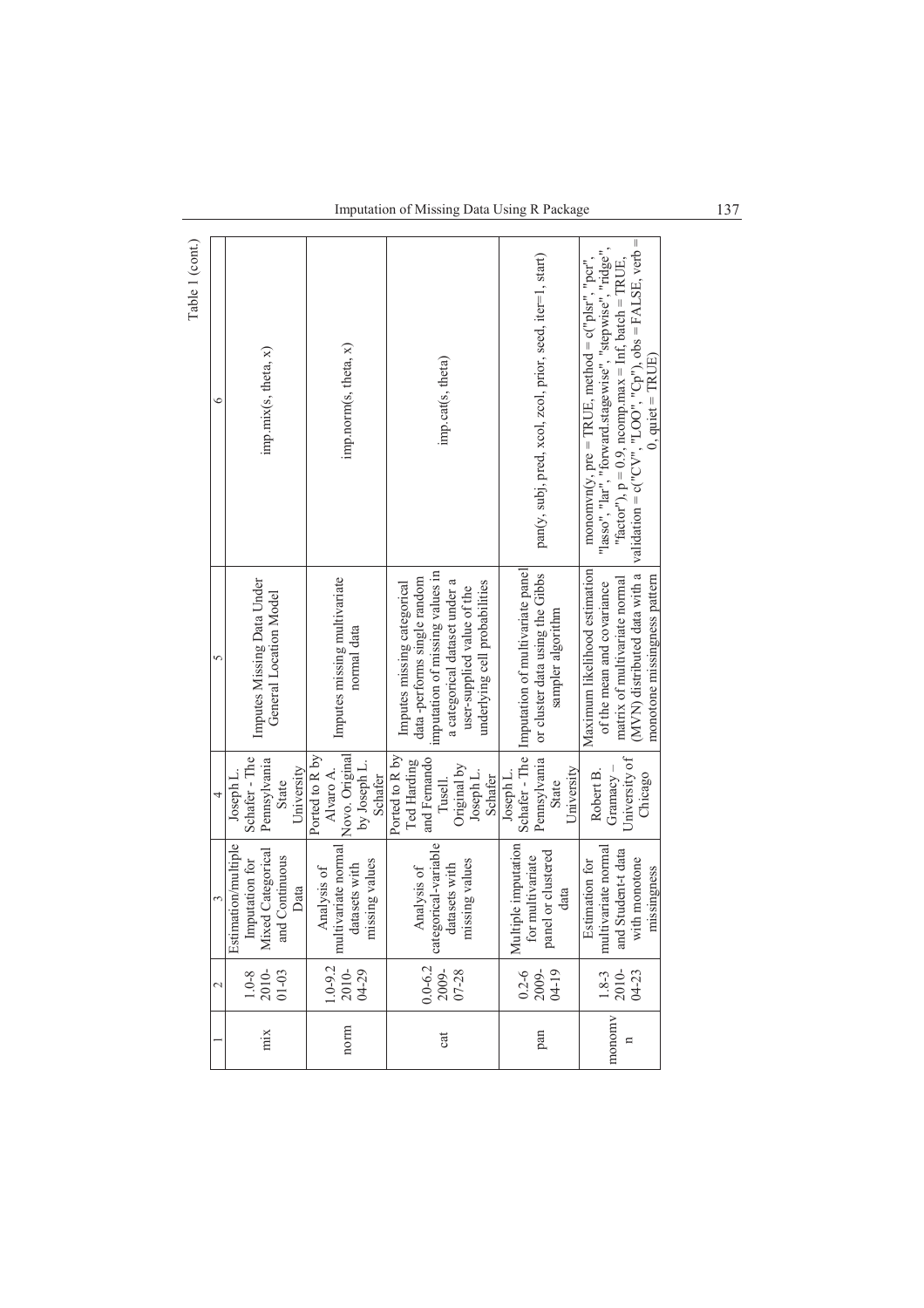| Table 1 (cont.) | mlest(data, )<br>c       |                                                                                                                                                                                                          | MIcombine(results, variances, call=sys.call(),<br>df.complete=Inf,)                    | A lot of commands for visualization and exploring<br>missing data                                                                                                       |
|-----------------|--------------------------|----------------------------------------------------------------------------------------------------------------------------------------------------------------------------------------------------------|----------------------------------------------------------------------------------------|-------------------------------------------------------------------------------------------------------------------------------------------------------------------------|
|                 | 5                        | estimate of the mean vector and<br>with missing $\left  \text{North Carolina} \right $ variance-covariance matrix for<br>Finds the maximum likelihood<br>multivariate normal data with<br>missing values | combine results from multiple-<br>Tools to perform analyses and<br>imputation datasets | for the visualization of missing<br>values in R, which can be used<br>structure of the missing values<br>Package introduces new tools<br>for exploring the data and the |
|                 | 4                        | University<br>State                                                                                                                                                                                      | University of<br>Auckland<br>Lumley-<br>Thomas                                         | University of<br>Technology<br>Kowarik-<br>Alexander<br>Matthias<br>Andreas<br>Alfons,<br>Vienna<br>Templ,                                                              |
|                 | 3                        | ML estimation for with help from<br>multivariate normal Douglas Bates, data with missing $N1$ .<br>values                                                                                                | Tools for multiple<br>imputation of<br>missing data<br>issing data                     |                                                                                                                                                                         |
|                 | $\overline{\mathcal{C}}$ | $\frac{0.1-8}{2009}$<br>04-17                                                                                                                                                                            | $\frac{2.01}{2010}$                                                                    | $1.4.2$<br>$2010-$<br>$10-20$                                                                                                                                           |
|                 |                          | mvnmle                                                                                                                                                                                                   | mitools                                                                                | <b>NII</b>                                                                                                                                                              |

on http://www.r-project.org/. Source: Self-prepared on the basis of *Manuals* available on http://www.r-project.org/. avanavic  $\frac{1}{2}$ Source: Self-prepared on the pasis

138 Maágorzata Misztal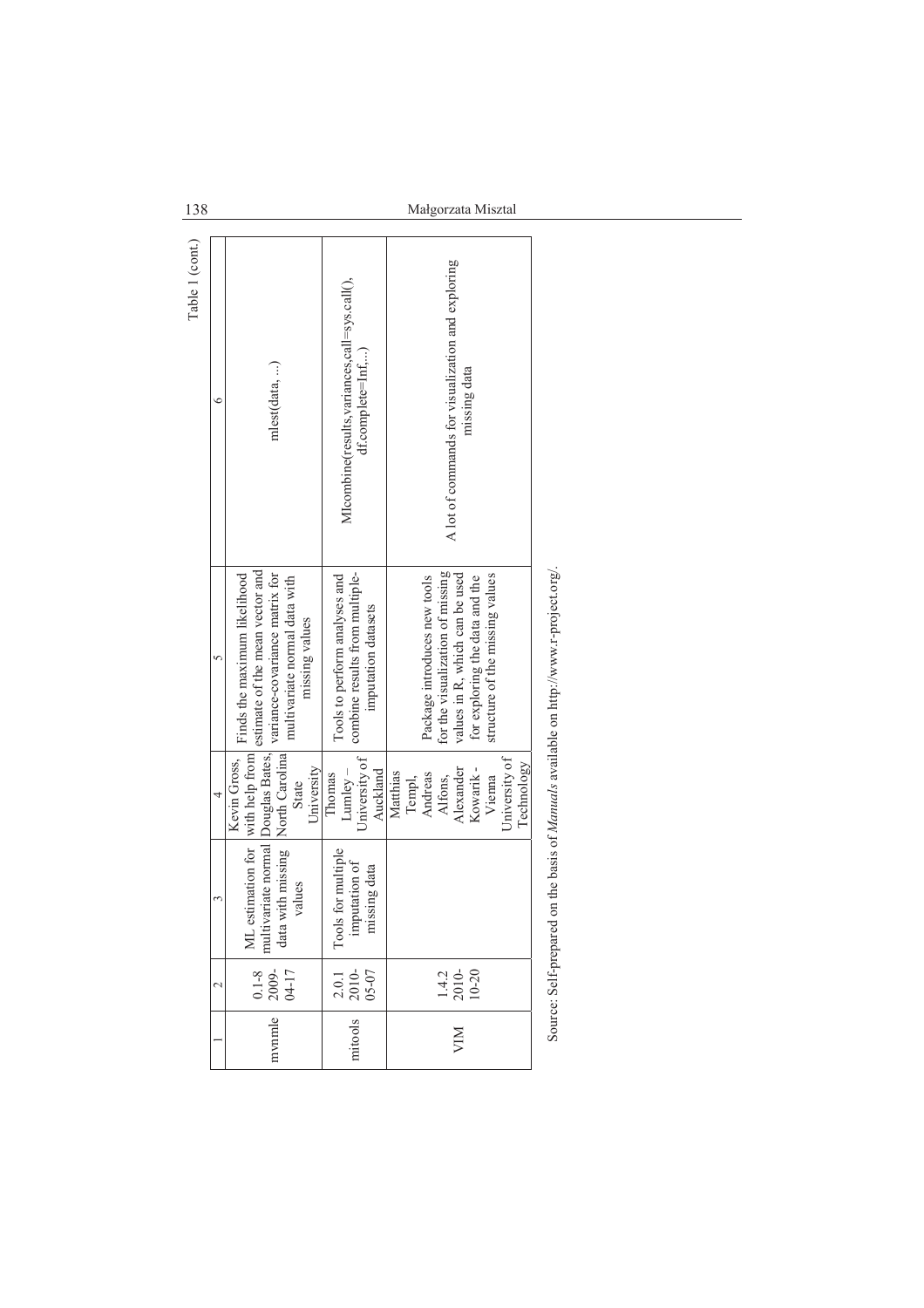| Complete original data set<br>(no missing values, $n=467$ ) |            |           |         |  | Complete case analysis<br>(no missing values, $n=264$ ) |            |           |         |
|-------------------------------------------------------------|------------|-----------|---------|--|---------------------------------------------------------|------------|-----------|---------|
| Variables                                                   | Coeff.     | <b>SE</b> | p-value |  | Variables                                               | Coeff.     | <b>SE</b> | p-value |
| Intercept                                                   | $-0.15900$ | 0.5967    | 0.7899  |  | Intercept                                               | $-0.36000$ | 0.8438    | 0.6696  |
| X1                                                          | $-0.01883$ | 0.0110    | 0.0855  |  | X1                                                      | $-0.00443$ | 0.0137    | 0.7466  |
| X <sub>2</sub>                                              | $-0.00004$ | 0.0002    | 0.8060  |  | X <sub>2</sub>                                          | $-0.00009$ | 0.0003    | 0.7660  |
| X <sub>3</sub>                                              | $-0.00507$ | 0.0017    | 0.0036  |  | X <sub>3</sub>                                          | $-0.00549$ | 0.0029    | 0.0612  |
| X4                                                          | $-0.00059$ | 0.0002    | 0.0006  |  | X <sub>4</sub>                                          | $-0.00066$ | 0.0002    | 0.0045  |
| X <sub>5</sub>                                              | 0.00392    | 0.0026    | 0.1282  |  | X <sub>5</sub>                                          | 0.00343    | 0.0043    | 0.4273  |
| X6                                                          | 0.05681    | 0.0220    | 0.0097  |  | X6                                                      | 0.04718    | 0.0315    | 0.1346  |

Table 2. The results of using logistic regression model – original data and complete case analysis.

Source: Author's calculations.

The results of fitting the logistic regression model to some data sets obtained from using different strategies for dealing with missing data are summarized in Table 3. Seven procedures were employed for handling missing data. A short description and some examples of commands in R are presented below.

The most popular and often used in practice single imputation method is *mean imputation* – for each continuous predictor missing values are imputed using the mean of the observed values. Assuming that mean imputed complete data set is denoted as cred\_mean.txt the following list of commands gives the set of estimated regression coefficients and fitted probabilities:

> require(Design)

> cred\_mean=read.table("C:/Documents and Settings/dane/cred\_mean.txt", header=TRUE)

 $>$  cred.mean.lr=lrm(Y~X1+X2+X3+X4+X5+X6, data=cred mean, method="lrm.fit")

> cred.mean.lr

> cred.mean.pred=predict.lrm(cred.mean.lr, type="fitted")

The next single imputation method used in the example is the *nearest neighbor search and imputation* procedure, implemented in the yaImpute package. The complete data set can be obtained with the following commands:

> require(yaImpute)

 $> x =$ as.data.frame(cred[,"Y"]) # the list of variables measured on all observations

 $>$  y=cred[, c("X1", "X2", "X3", "X4", "X5", "X6")] # the list of variables with missing values

 $>$  cred.yai=yai(x=x, y=y, data=cred, method="euclidean") # the kNN search

> cred.yai.imp=impute(cred.yai) # imputation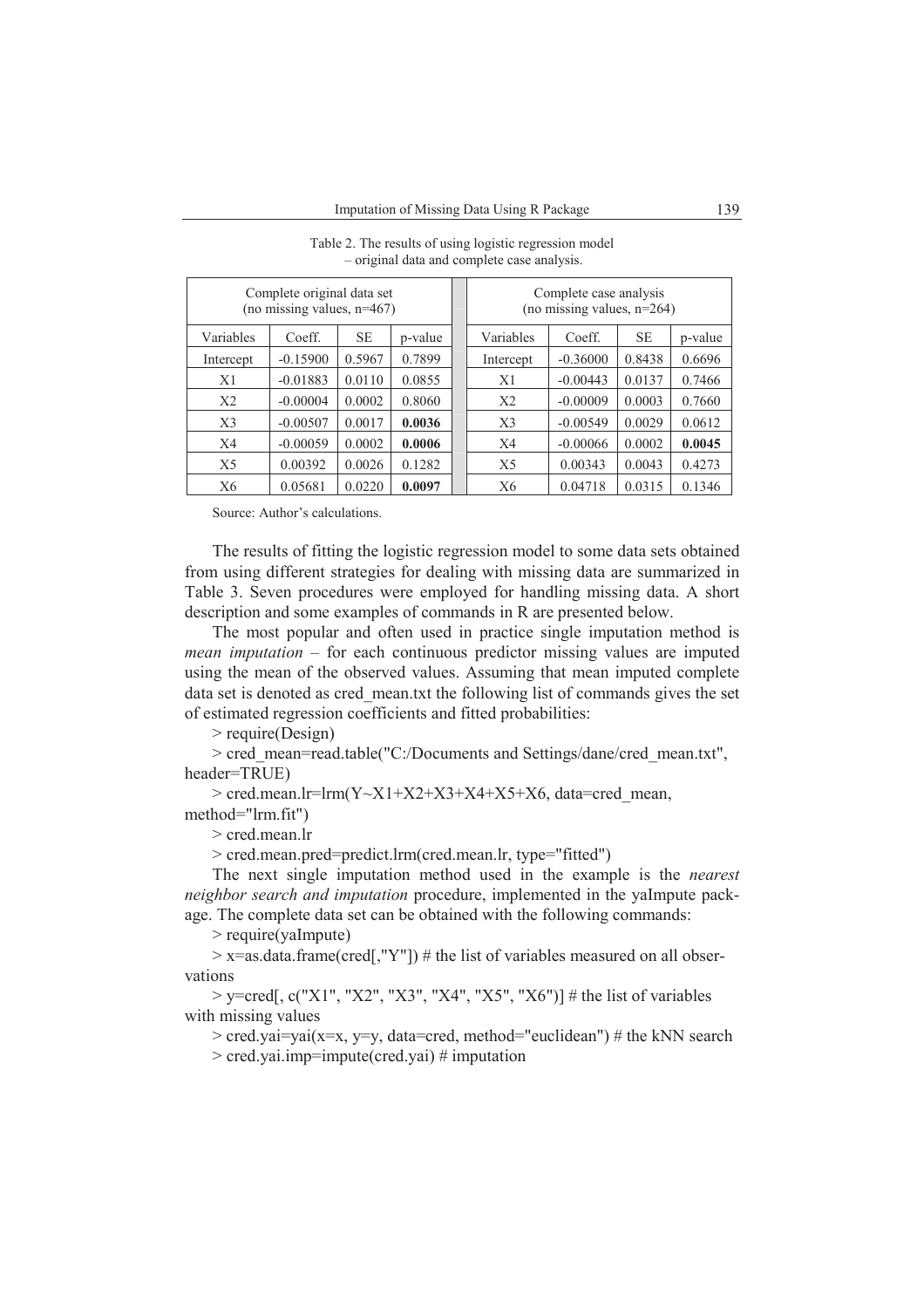Since single imputation methods suffer from the problem that tests and confidence intervals are distorted by overstated precision, multiple imputation procedures have been developed to alleviate this problem (Ambler et al. 2007). Three packages working in the R environment are used in our example: Amelia II, Hmisc and mice.

Multiple imputation using the Amelia package can be made using the following list of commands:

> require(Amelia)

 $>$  bds=matrix(c(2,3,4,5,6,7,18,500,1,400,30,4,65,10000,320,4500,700,36),

nrow=6,  $\text{ncol}$ =3) # setting the logical bounds for variables with missing values  $>$  cred.aimp=amelia(cred, m=5, bound=bds, max.resample=1000) # multiple imputation, m=5

 $>$  summary(cred.aimp)  $\#$  summarizing the results

> write.amelia(cred.aimp, "C:/Documents and Settings/dane/cred\_imp", format="csv")  $\#$  writing the imputed data sets to file

To combine the results from multiple imputation data sets the Zelig package can be used:

> require(Zelig)

 $> \text{cred}$ .zelig=zelig(Y~X1+X2+X3+X4+X5+X6,

data=cred.aimp\$imputations, model="logit")

> summary(cred.zelig)

Multiple imputation performing by the Hmisc package is based on additive regression, bootstrapping and predictive mean matching techniques (the aregImpute function) or on the transformations/imputations using canonical variates (the transcan function):

> require(Hmisc)

 $>$  cred.Himp=aregImpute( $\sim$ Y+X1+X2+X3+X4+X5+X6, n.impute=5, data=cred)

 $>$  cred.H.fit=fit.mult.impute(Y~X1+X2+X3+X4+X5+X6, lm, cred.Himp, data=cred) # combining the results from multiple imputation

> summary(cred.H.fit)

> cred.Himp.t=transcan(~Y+X1+X2+X3+X4+X5+X6, method="canonical", n.impute=5, imputed=TRUE, data=cred)

 $>$  cred.H.t.fit=fit.mult.impute(Y~X1+X2+X3+X4+X5+X6, lm, cred.Himp.t, data=cred)

> summary(cred.H.t.fit)

The last package used in the example is mice. Multiple imputation by chained equations method, implemented in mice, uses regression models and Bayesian sampling to impute missing values conditional on other predictors. The following list of commands should be useful to obtain the results:

> require(mice)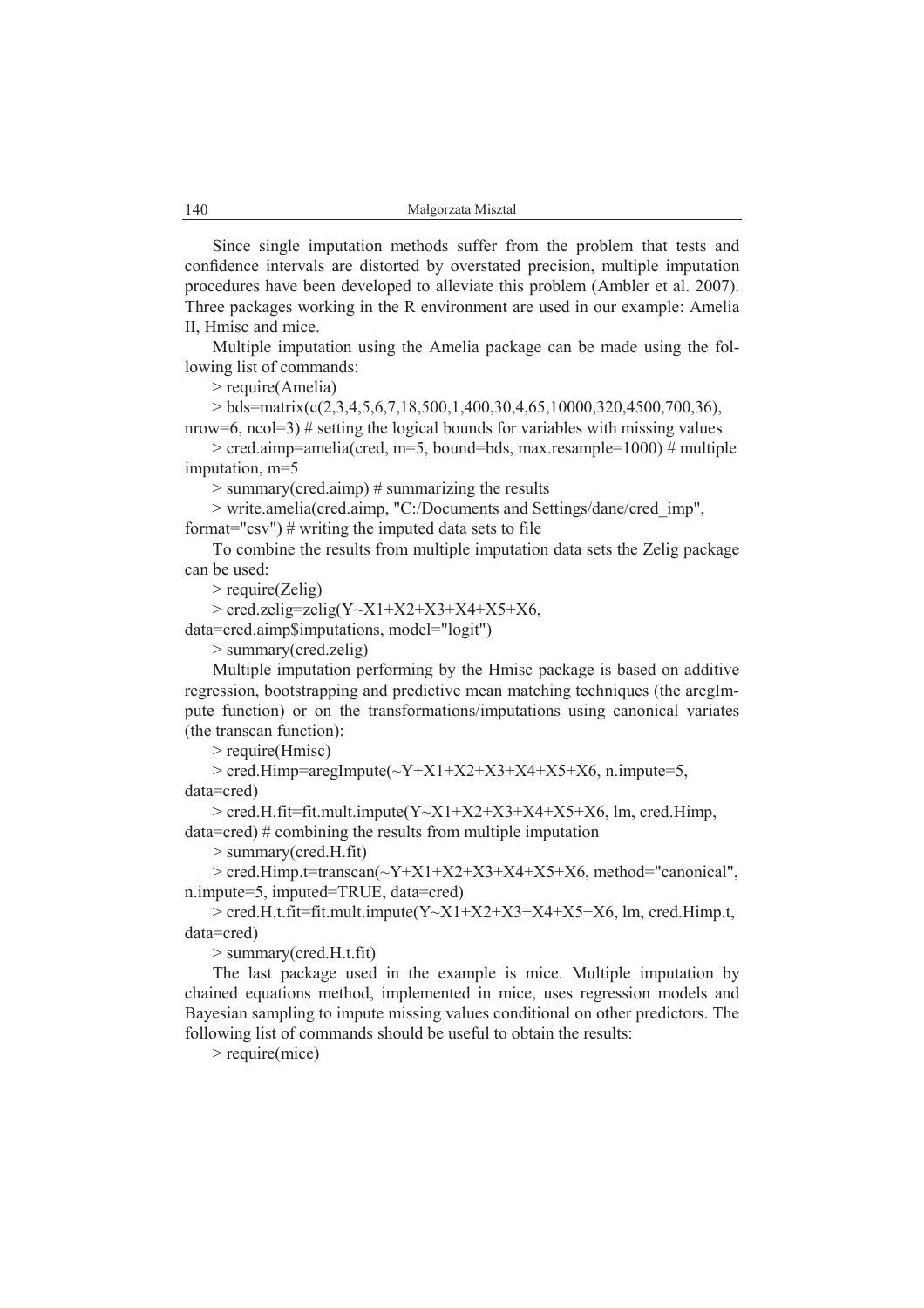> cred.mice=mice(data=cred, m=5, seed=123) # multiple imputation by predictive mean matching

 $>$  cred.mice.fit=glm.mids(Y~X1+X2+X3+X4+X5+X6, family=binomial(link=logit), data=cred.mice) # applying glm() to a multiply imputed data set

> cred.mice.fit.pool=pool(cred.mice.fit) # pooling the results of m=5 repeated complete data analysis

> summary(cred.mice.fit.pool)

> cred.mice.sample=mice(data=cred, m=5,

seed=123,imputationMethod="sample") # multiple imputation by simple random sampling

 $>$  cred.mice.sample.fit=glm.mids(Y~X1+X2+X3+X4+X5+X6, fam-

ily=binomial(link=logit), data=cred.mice.sample)

> cred.mice.sample.fit.pool=pool(cred.mice.sample.fit)

> summary(cred.mice.sample.fit.pool)

All the results obtained from described imputation techniques are presented in Table 3. The results of classifying borrowers into the risk groups based on their predicted probabilities are summarized in Table 4.

| Imputation method         | Variable       | Coeff.     | <b>SE</b>      | p-value |
|---------------------------|----------------|------------|----------------|---------|
|                           | 2              | 3          | $\overline{4}$ | 5       |
|                           | Intercept      | 0.74652    | 0.5904         | 0.2061  |
|                           | X1             | $-0.01823$ | 0.0112         | 0.1041  |
|                           | X <sub>2</sub> | 0.00043    | 0.0002         | 0.0118  |
| Mean Imputation           | X <sub>3</sub> | $-0.00487$ | 0.0018         | 0.0060  |
|                           | X <sub>4</sub> | $-0.00056$ | 0.0002         | 0.0010  |
|                           | X5             | $-0.00290$ | 0.0025         | 0.2478  |
|                           | X6             | 0.01046    | 0.0191         | 0.5832  |
|                           |                |            |                |         |
|                           | Intercept      | 0.91901    | 0.5196         | 0.0770  |
|                           | X1             | $-0.00773$ | 0.0109         | 0.4788  |
|                           | X <sub>2</sub> | 0.00031    | 0.0001         | 0.0182  |
| kNN Imputation (yaImpute) | X <sub>3</sub> | $-0.00667$ | 0.0018         | 0.0002  |
|                           | X <sub>4</sub> | $-0.00060$ | 0.0002         | 0.0004  |
|                           | X5             | $-0.00214$ | 0.0020         | 0.2889  |
|                           | X6             | $-0.00135$ | 0.0149         | 0.9274  |

Table 3. The results of fitting logistic regression models to imputed data sets.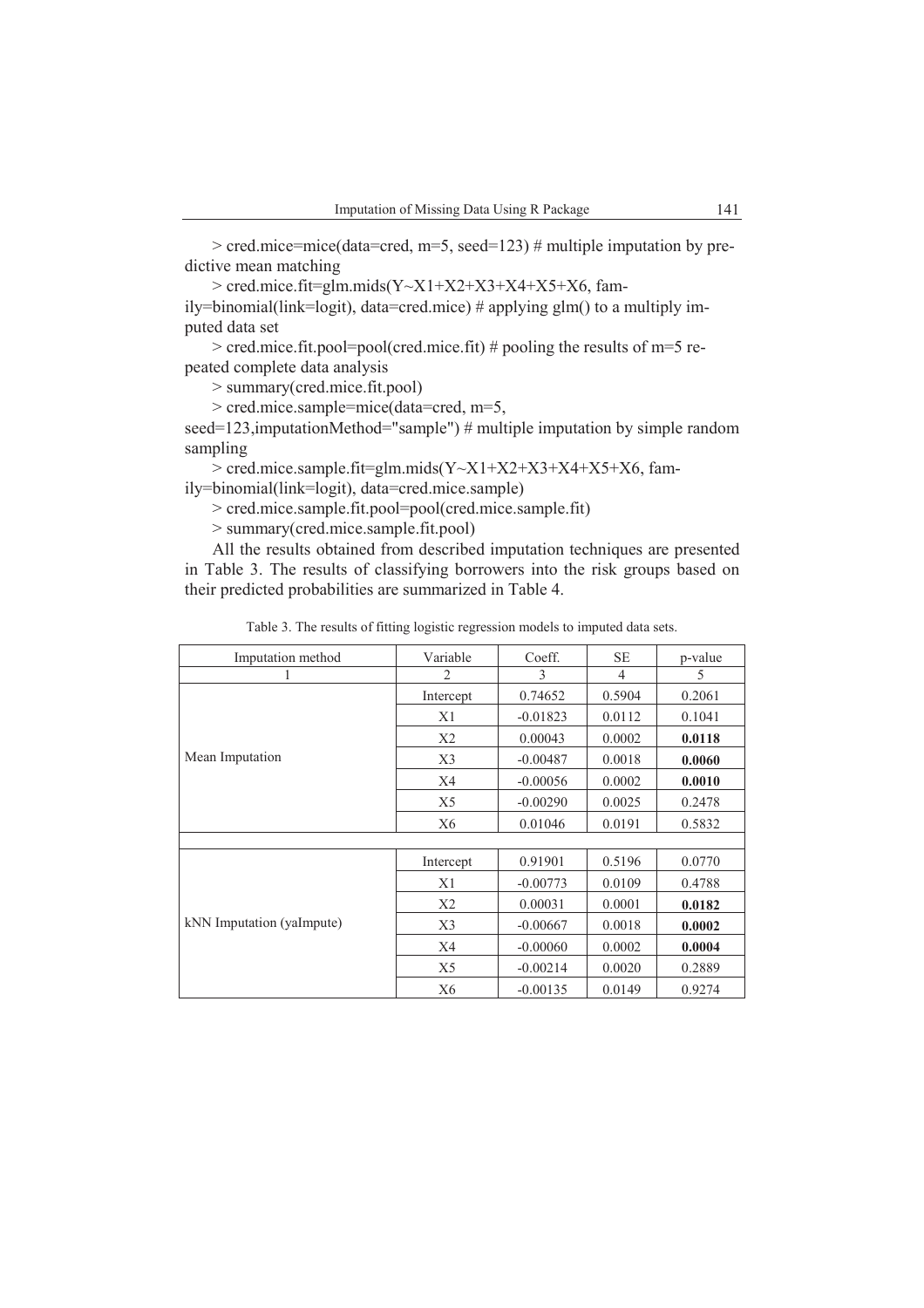142 Maágorzata Misztal

| Table 3 (cont.) |  |  |
|-----------------|--|--|
|-----------------|--|--|

| 1                                                               | $\overline{2}$ | 3          | 4         | 5       |  |  |  |
|-----------------------------------------------------------------|----------------|------------|-----------|---------|--|--|--|
|                                                                 | Intercept      | 0.34823    | 0.6398    | 0.5863  |  |  |  |
|                                                                 | X1             | $-0.01907$ | 0.0121    | 0.1186  |  |  |  |
| Multiple Imputation by Bootstrap-                               | X <sub>2</sub> | 0.00020    | 0.0002    | 0.3632  |  |  |  |
| ping and EM algorithm (Amelia II)                               | X3             | $-0.00446$ | 0.0018    | 0.0159  |  |  |  |
|                                                                 | X4             | $-0.00056$ | 0.0002    | 0.0014  |  |  |  |
|                                                                 | X5             | 0.00054    | 0.0033    | 0.8683  |  |  |  |
|                                                                 | X <sub>6</sub> | 0.02901    | 0.0238    | 0.2228  |  |  |  |
|                                                                 |                |            |           |         |  |  |  |
|                                                                 | Intercept      | 0.49910    | 0.1459    | 0.0007  |  |  |  |
|                                                                 | X1             | $-0.00381$ | 0.0025    | 0.1229  |  |  |  |
| Multiple Imputation by Additive                                 | X2             | 0.00002    | 0.0000    | 0.6680  |  |  |  |
| Regression, Bootstrapping and<br>Predictive Mean Matching tech- | X3             | $-0.00111$ | 0.0004    | 0.0028  |  |  |  |
| niques (Hmisc)                                                  | X4             | $-0.00012$ | 0.0000    | 0.0013  |  |  |  |
|                                                                 | X5             | 0.00046    | 0.0007    | 0.5191  |  |  |  |
|                                                                 | X <sub>6</sub> | 0.00942    | 0.0053    | 0.0751  |  |  |  |
|                                                                 |                |            |           |         |  |  |  |
| Imputation method                                               | Variable       | Coeff.     | <b>SE</b> | p-value |  |  |  |
|                                                                 | Intercept      | 0.51020    | 0.1348    | 0.0002  |  |  |  |
|                                                                 | X1             | $-0.00482$ | 0.0024    | 0.0486  |  |  |  |
|                                                                 | X <sub>2</sub> | 0.00000    | 0.0000    | 0.9888  |  |  |  |
| Multiple Imputation by Canonical<br>Variates (Hmisc)            | X3             | $-0.00103$ | 0.0004    | 0.0047  |  |  |  |
|                                                                 | X4             | $-0.00013$ | 0.0000    | 0.0004  |  |  |  |
|                                                                 | X5             | 0.00081    | 0.0006    | 0.2067  |  |  |  |
|                                                                 | X <sub>6</sub> | 0.01076    | 0.0050    | 0.0312  |  |  |  |
|                                                                 |                |            |           |         |  |  |  |
|                                                                 | Intercept      | 0.51010    | 0.1473    | 0.0006  |  |  |  |
|                                                                 |                |            |           |         |  |  |  |
|                                                                 | X1             | $-0.00340$ | 0.0026    | 0.1978  |  |  |  |
| Multiple Imputation by Chained                                  | X2             | 0.00002    | 0.0000    | 0.6038  |  |  |  |
| Equations using Predictive Mean                                 | X <sub>3</sub> | $-0.00114$ | 0.0004    | 0.0071  |  |  |  |
| Matching (mice)                                                 | X <sub>4</sub> | $-0.00012$ | 0.0000    | 0.0013  |  |  |  |
|                                                                 | X <sub>5</sub> | 0.00039    | 0.0007    | 0.5858  |  |  |  |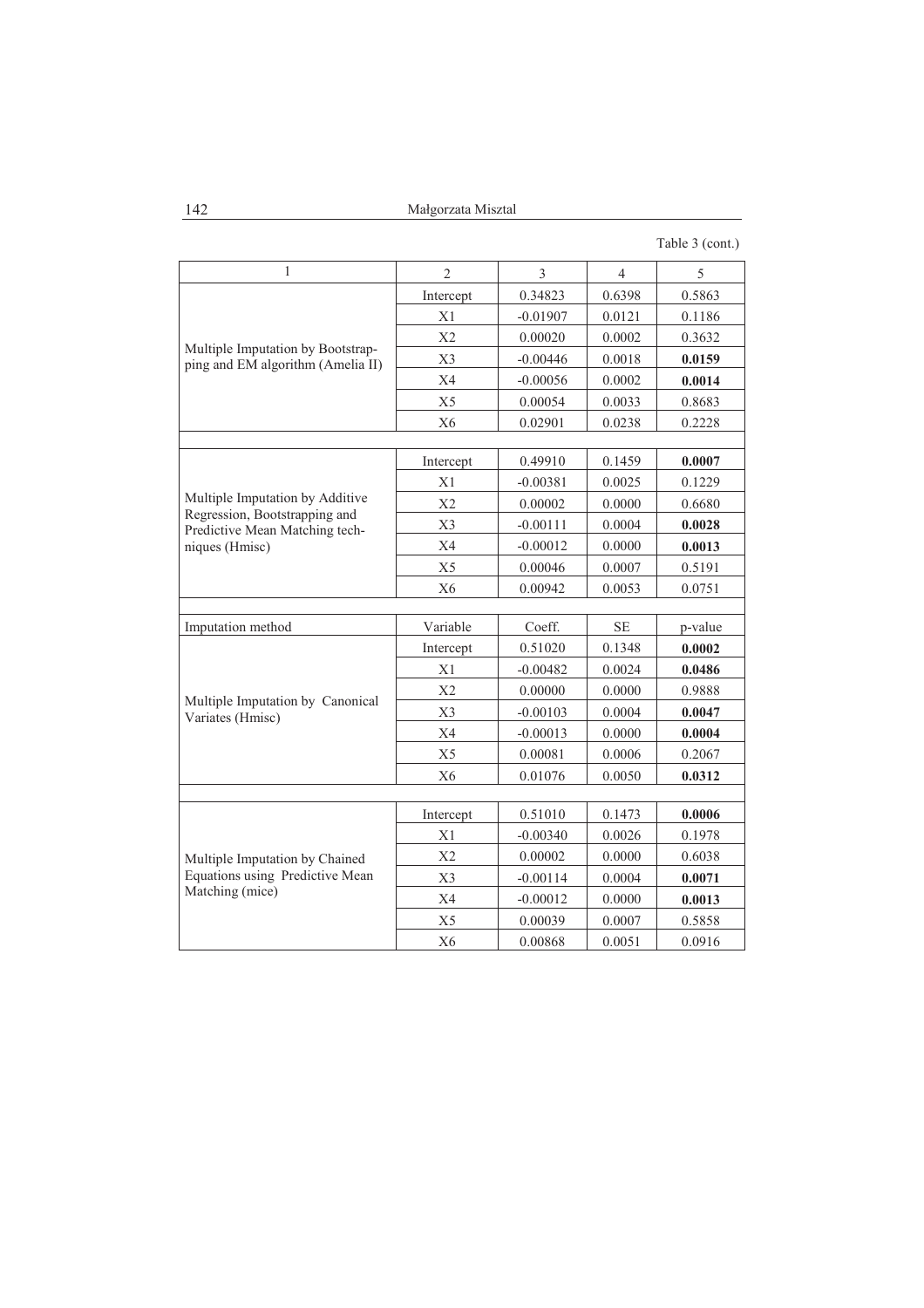Table 3 (cont.)

|                                |           |            | 4      |        |
|--------------------------------|-----------|------------|--------|--------|
|                                | Intercept | 0.62004    | 0.1255 | 0.0000 |
|                                | X1        | $-0.00396$ | 0.0025 | 0.1075 |
| Multiple Imputation by Chained | X2        | 0.00007    | 0.0000 | 0.0295 |
| Equations using Simple Random  | X3        | $-0.00110$ | 0.0004 | 0.0042 |
| Sampling (mice)                | X4        | $-0.00012$ | 0.0000 | 0.0009 |
|                                | X5        | $-0.00030$ | 0.0005 | 0.5783 |
|                                | X6        | 0.00406    | 0.0037 | 0.2741 |

Source: Author's calculations.

|  | Table 4. Proportions of correctly classified objects. |
|--|-------------------------------------------------------|
|  |                                                       |

| Method                                                                                                       | % of correct classifications |
|--------------------------------------------------------------------------------------------------------------|------------------------------|
| Original data set (no missing values)                                                                        | 64.88%                       |
| Complete Case Analysis                                                                                       | $62.24\%$                    |
| Mean Imputation                                                                                              | 64.03%                       |
| kNN Imputation (yaImpute)                                                                                    | $65.52\%$                    |
| Multiple Imputation by Bootstrapping and EM algorithm (Amelia II)                                            | 64.24%                       |
| Multiple Imputation by Additive Regression, Bootstrapping<br>and Predictive Mean Matching techniques (Hmisc) | 64.03%                       |
| Multiple Imputation by Canonical Variates (Hmisc)                                                            | 63.81%                       |
| Multiple Imputation by Chained Equations using<br>Predictive Mean Matching (mice)                            | 64.88%                       |
| Multiple Imputation by Chained Equations using<br>Simple Random Sampling (mice)                              | 63.38%                       |

Source: Author's calculations.

Since an example is presented (not a simulation study), there is no possibility to draw general conclusions but, as we can see, the worst results are obtained from complete case analysis. Only one coefficient in logistic regression model is significant and the misclassification error rate is the highest. Imputation procedures lead to quite similar results concerning both the logistic regression model and the misclassification error rate.

### **V. CONCLUDING REMARKS**

The objective of the paper was to review selected imputation techniques. Special attention was paid to methods implemented in some packages working in the R environment. The goal of the example was only to show how to handle missing values using a few procedures implemented in R and not to compare any imputation techniques.